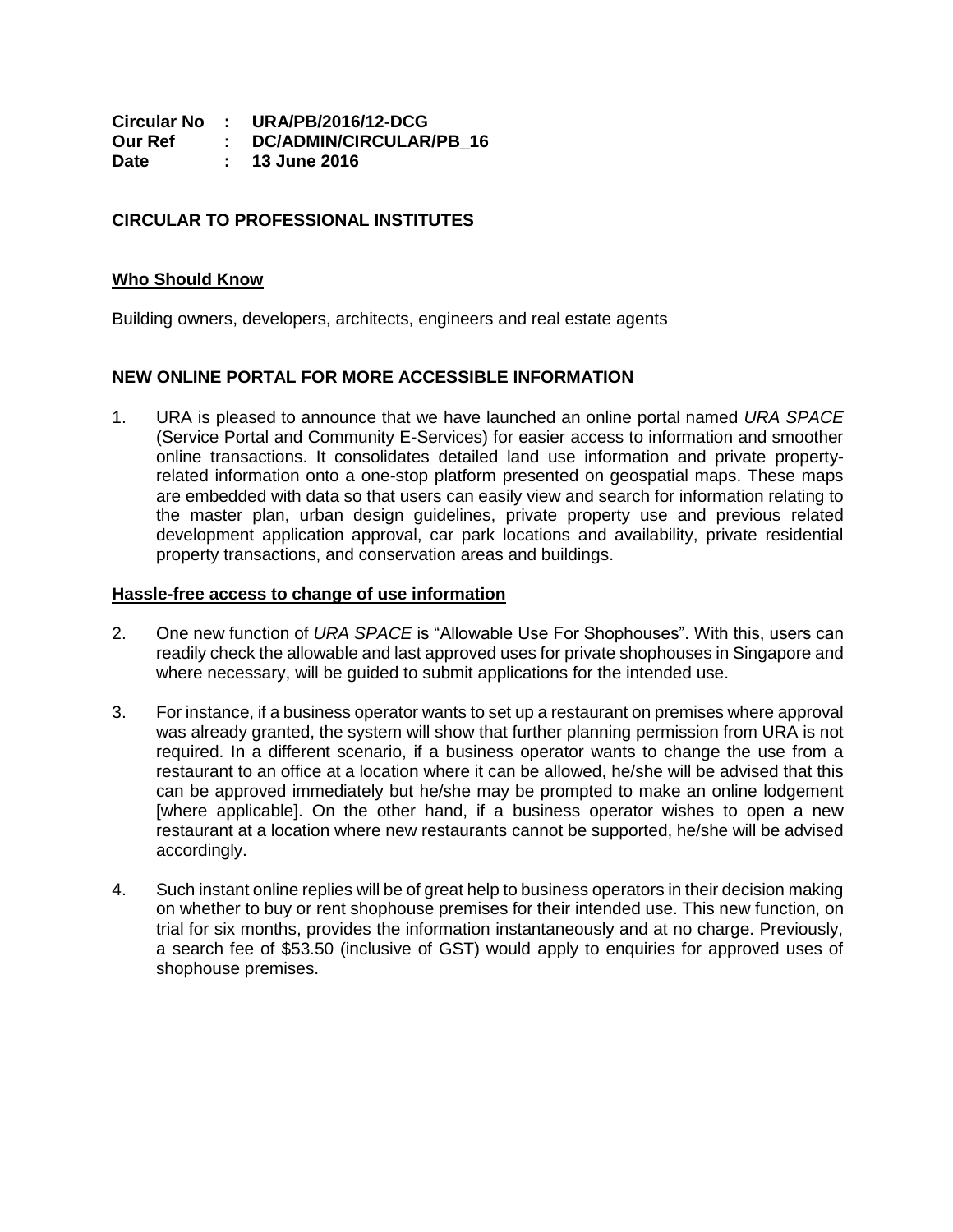

*Property Use & Approval information at your fingertips*



*Allowable uses & advisory details at a glance*